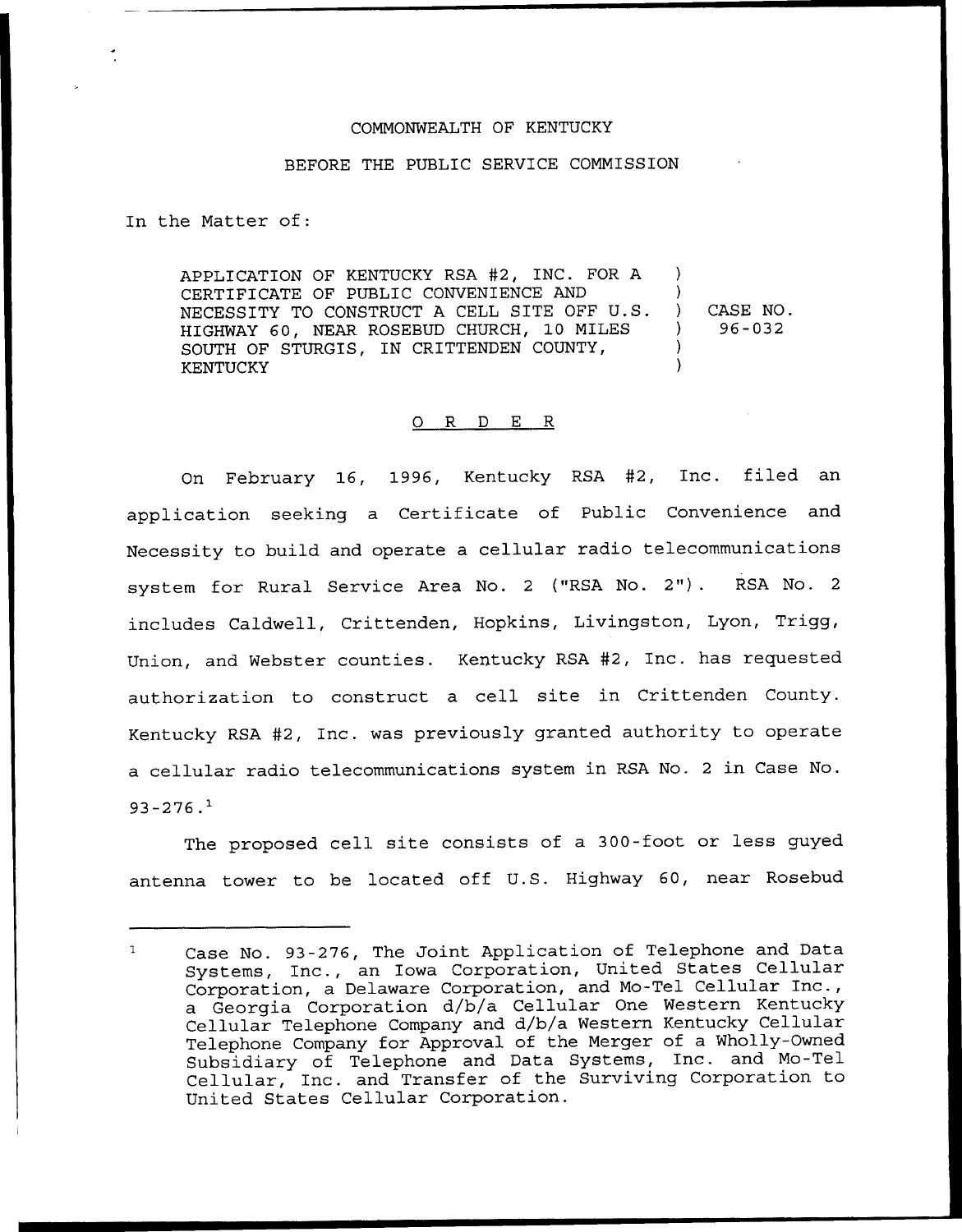Church, approximately 10 Miles south of Sturgis, Crittenden County, Kentucky ("the Sturgis cell site"). The coordinates for the Sturgis cell site are North Latitude 37° 26' 09" by West Longitude 87° 59' 06".

Kentucky RSA #2, Inc. has provided information regarding the structure of the tower, safety measures, and antenna design criteria for the Sturgis cell site. Based upon the application, the design of the tower and foundation conforms to applicable nationally recognized building standards, and the plans have been certified by a Registered Professional Engineer.

Pursuant to KRS 100.324(1), the Sturgis cell site's construction is exempt from local zoning ordinances; however, Kentucky RSA #2, Inc. notified the Crittenden Count Judge/Executive of the pending construction. Kentucky RSA #2, Inc. has filed applications with, and received approvals from, the Federal Aviation Administration and the Kentucky Airport Zoning Commission for the construction and operation of the Sturgis cell site.

Kentucky RSA #2, Inc. has filed notices verifying that each person who owns property or who resides within 500 feet of the Sturgis cell site has been notified of the pending construction, The notice solicited any comments and informed the property owners or residents of their right to intervene. In addition, notice was posted in a visible location on the proposed site for at least two weeks after Kentucky RSA #2, Inc.'s application was filed. On February 16, 1996, the Commission received <sup>a</sup> letter from Wilma

 $-2-$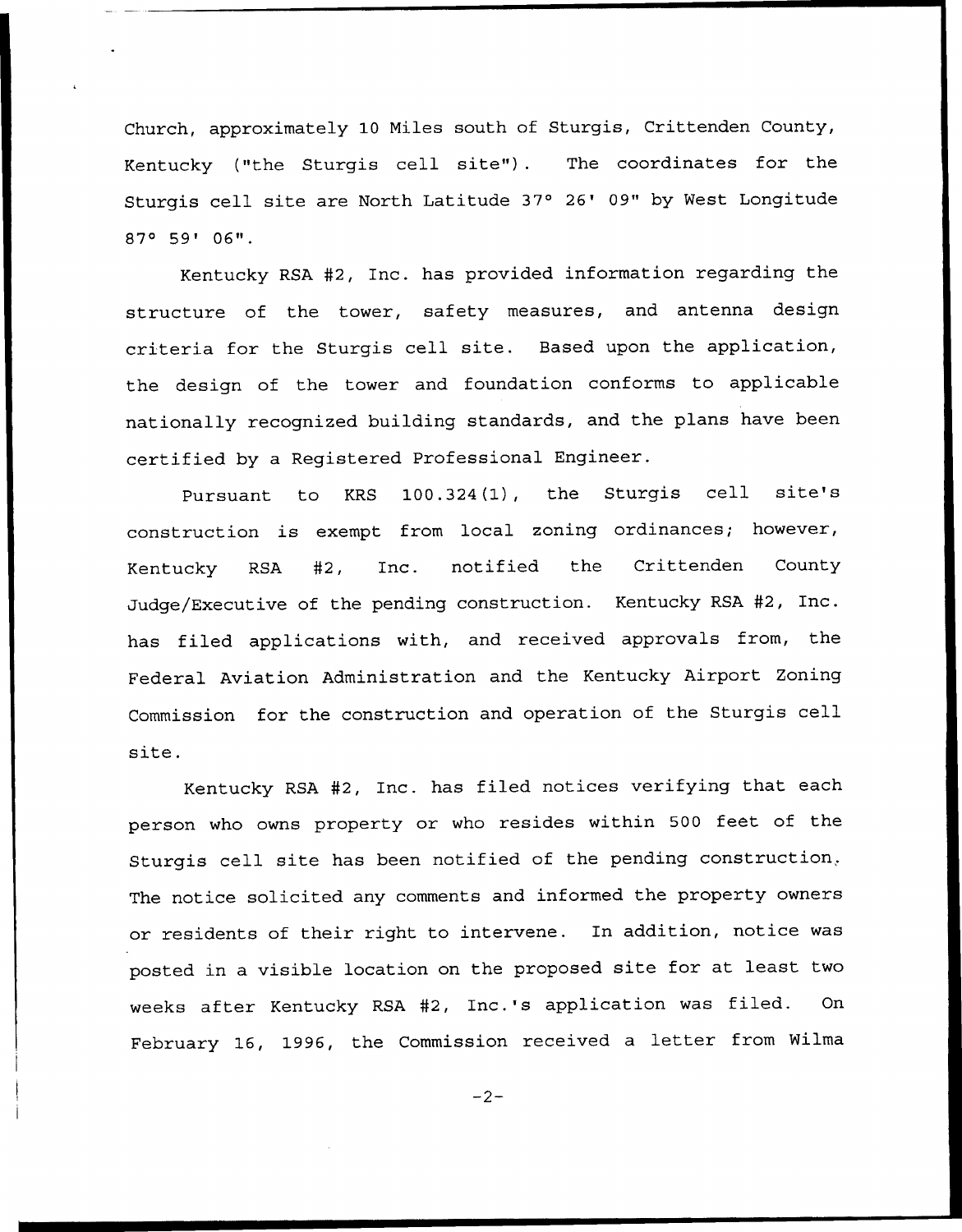Robertson that expressed her concerns about the proposed tower. On February 26, 1996, the Commission informed Ms. Robertson of her need to specifically request intervention, and ordered Kentucky RSA #2, Inc. to respond to her concerns. To date, no intervention requests have been received.

Pursuant to KRS 27S.280, the Commission is required to determine proper practices to be observed when it finds, upon complaint or on its own motion, that the facilities of any utility subject to its jurisdiction are unreasonable, unsafe, improper, or insufficient. To assist the Commission in its efforts to comply with this mandate, Kentucky RSA #2, Inc. should notify the Commission if it does not use this antenna tower to provide cellular radio telecommunications services in the manner set out in its application and this Order. Upon receipt of such notice, the Commission may, on its own motion, institute proceedings to consider the proper practices, including removal of the unused antenna tower, which should be observed by Kentucky RSA #2, Inc.

The Commission, having considered the evidence of record and being otherwise sufficiently advised, finds that Kentucky RSA #2, 1nc. should be granted a Certificate of Public Convenience and Necessity to construct and operate the Sturgis cell site in RSA No. <sup>2</sup> under its previously approved tariff.

IT IS THEREFORE ORDERED that:

1. Kentucky RSA 42, Inc. be and it hereby is granted <sup>a</sup> Certificate of Public Convenience and Necessity to construct and operate the Sturgis cell site.

 $-3-$